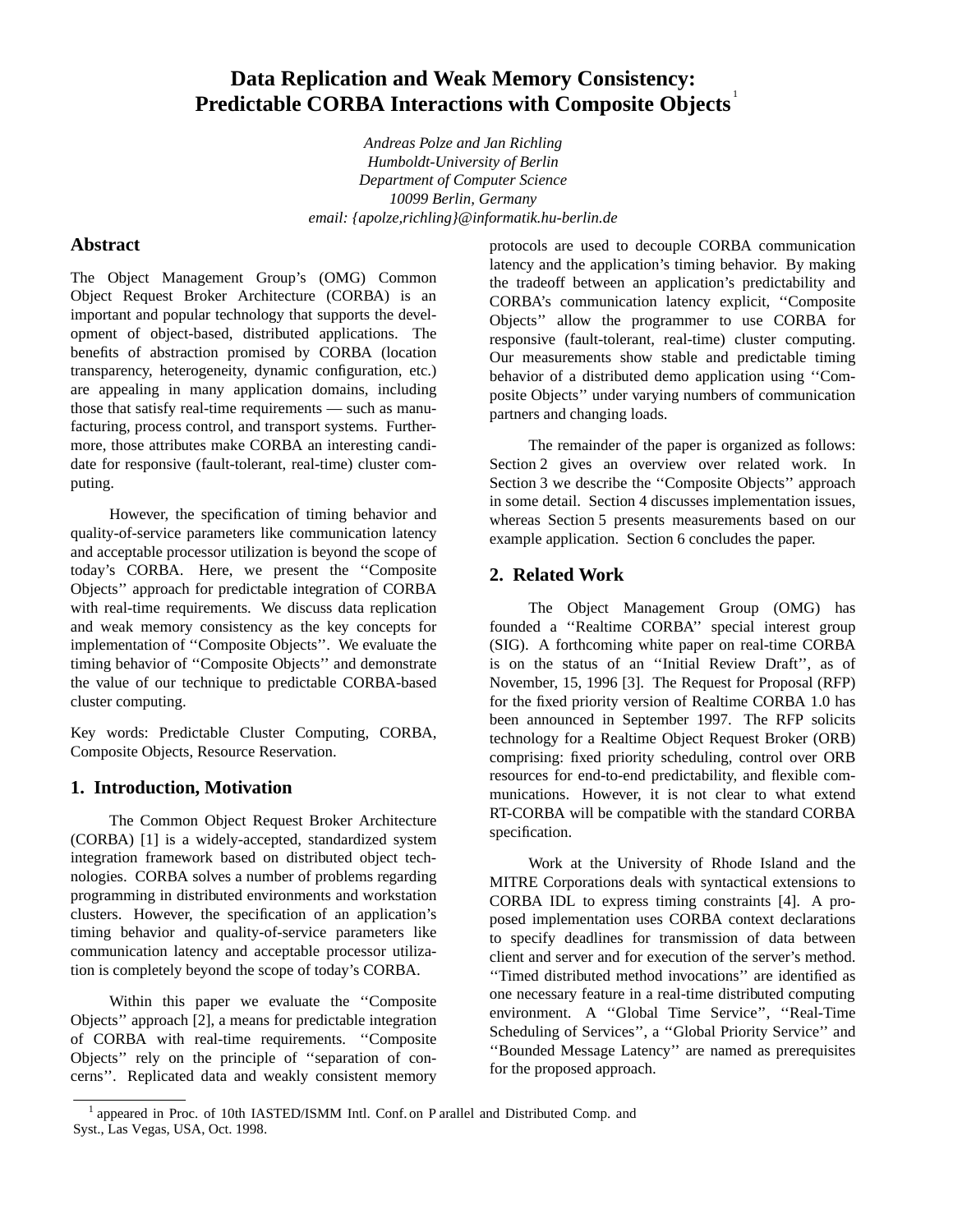TAO is a pioneering work on RT-CORBA where fixed priority real-time priority scheduling is tightly integrated into the system [5]. Main goal of this work is to provide end-to-end Quality-of-Service qualities for CORBA-based applications. A list of requirements for Object Request Broker implementations is presented, among them are resource reservation protocols, optimized real-time communication protocols and a real-time object adapter. However, TAO rather focuses on completely new, CORBA-based real-time systems, than on interfacing an existing real-time system with CORBA.

# **3. Composite Objects**

Our concept of ''Composite Objects'' is an approach to integrate responsive (fault-tolerant, real-time) and CORBA computing into a single object-based framework. It allows the programmer to make an explicit tradeoff between an application's predictable resource utilization and its communication latency and make implementation details visible and explicit which are usually hidden and abstracted away by CORBA. There are three design rules which form the basis for our implementation of ''Composite Objects''.

- 1) NON-INTERFERENCE: general purpose computing and time-aware responsive computing should not burden each other.
- 2) INTER-OPERABILITY: services exported by general purpose computing objects and by responsive computing objects can be utilized by each other.
- 3) ADAPTIVE ABSTRACTION: lower level information and scheduling details are available for real-time objects but transparent to non-real-time objects.



Since ''Composite Objects'' provide functionality to react on CORBA method invocations, they can be seen as descendants of a class which implements Basic Object Adaptor functionality ( BOAImpl in CORBA jargon). On the other hand, "Composite Objects" have the capability to create real-time programming abstractions like prioritized threads and real-time communication channels. As depicted in Fig. 1, they can be seen as descendants of a class which implements real-time servers.

''Composite Objects'' consist of a real-time and a non-real-time part. Design time and runtime guarantees can be given for execution of real-time methods. In contrast, methods in the non-real-time part are executed following a best effort approach. ''Composite Objects'' establish timing firewalls [6] between real-time and nonreal-time (CORBA) computing, so that the non-real-time part cannot violate the real-time scheduling rules [7] that are needed by the real-time part.

Data replication is the key to independent data accesses from real-time and non-real-time threads inside a ''Composite Object''. We split an object's data into a part, which is statically locked in memory to fulfill real time scheduling assumptions (RT data), and a part which can be paged out and is treated like a standard non-real time user's process' data (NRT data). A pair of RT/NRT variables can be viewed as replicated variable. ''Composite Objects'' implement a consistency protocol to update both replicas and create the impression of a shared variable.

# **4. Implementation Issues**

The consistency protocol for shared RT/NRT variables as well as resource allocation (CPU cycles, memory) and call admission for CORBA clients are crucial for implementing the concept of ''Composite Objects''. Based on the Mach (NeXTSTEP 3.3) and rtLinux [8] operating systems we have used pipes, shared buffers and message queues (Mach IPC) for our implementationof ''Composite Objects'' as shown in Fig. 2.



Fig. 2 describes the data flow during during read/ write accesses to a ''Composite Object's'' variables. read requests in both parts of the ''Composite Object'' are always satisfied by accessing the local copy of a replicated, shared RT/NRT variable. In contrast, write requests result not only in updating the local copy, but the value is also stored in an interprocess communication (IPC) data structure (i.e., pipes, rt-fifos). Handler threads copy periodically values out of the IPC data structures into the local replica of the shared RT/NRT variable. The update rate for those handler threads is programmable.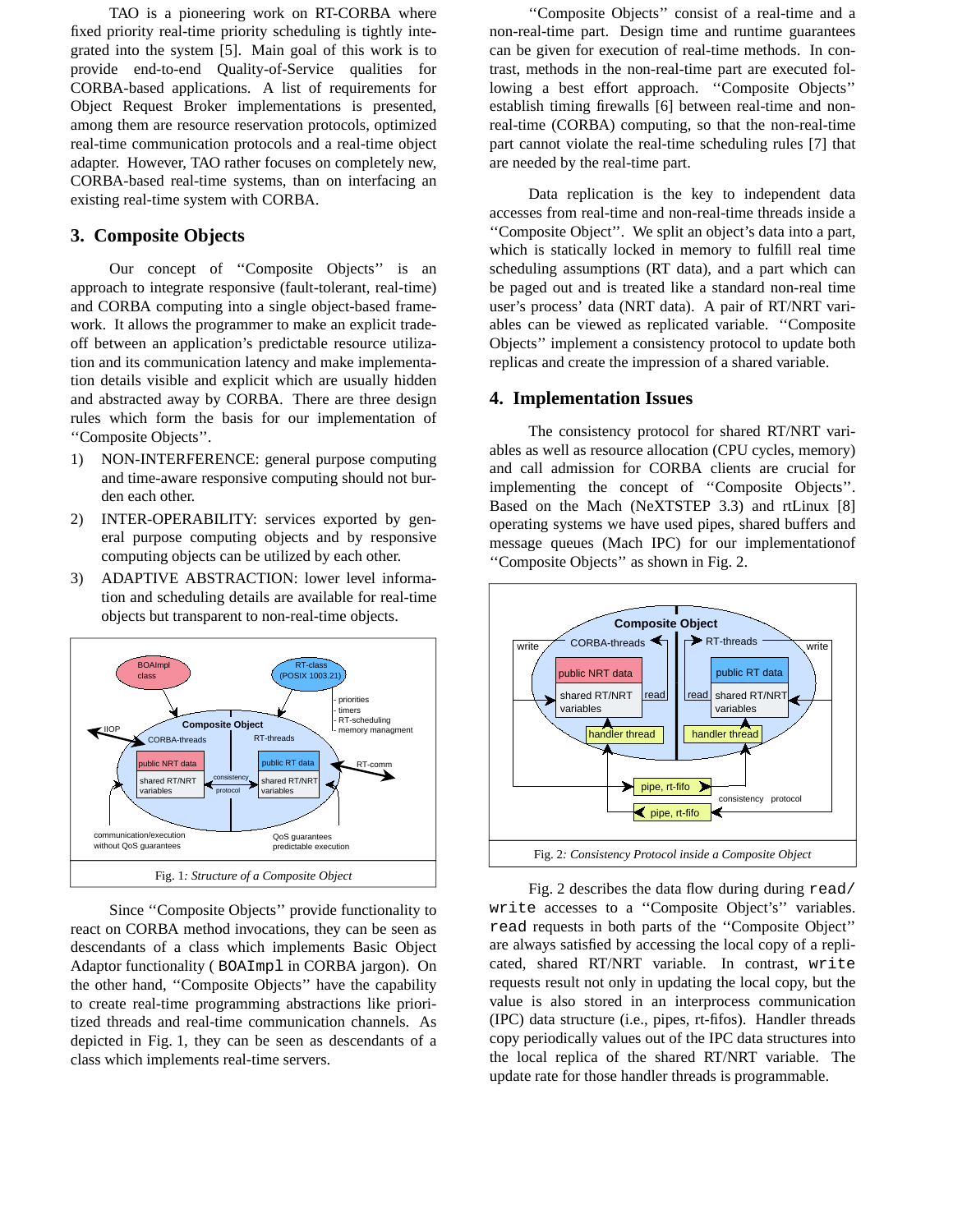Alternatives to the implementation outlined here include usage of *shared memory* or *message passing* (Mach IPC) for the data transfer between CORBA part and real-time part of the ''Composite Object''. In our experiments, we have evaluated ''Composite Objects'' implementations based on pipes and shared memory. Another design alternative is an event-triggered consistency protocol in contrast to the time-triggered, periodical protocol described above. In that case a write operation would include signaling arrival of a new data value to the handler thread on the opposite side of the ''Composite Object". We do have implemented consistency protocols following both schemes.

#### **5. Example Application**

Our producer/consumer example studies the timing behavior of two threads, communicating via shared memory. Both threads are scheduled according to the *fixed priority* scheduling policy available on the Mach operating system. The example can be seen as a generic "realtime'' application, where processor and resource requirements are known a priori. Producer and consumer run periodically as depicted in Fig. 3 (60ms period) and go through several phases: produce/consume, communicate, sleep.



In addition to producer and consumer, Fig. 3 depicts two variants of a third component - the viewer. We assume, that the data which is communicated by producer and consumer is of interest to some kind of graphical dis<sup>p</sup>lay - connected via a ''Composite Object'' and CORBA. In all experiments, the viewer component has been run remotely, connected via CORBA.

In general, there exist two approaches to attach new CORBA components to a legacy application: the application may either actively send data to the CORBA components (i.e., act as a CORBA client, version A in Fig. 3) or it may hand out data on request (i.e., act as a CORBA server, version B in Fig. 3). We want to study both cases and evaluate the timing behavior of our original application. We measure predictability of our application in terms of changes in producer's and consumer's periodicity.

For our experiments we have used the Mach-based NeXTSTEP 3.3 operating system run on a HP 715/50 computer as host for producer and consumer. We have run the viewer process remotely on a SparcStation <sup>2</sup> computer with the Solaris 2.6 operating system. On the NeXTSTEP side we have used the XEROX PARC Inter-Language Unification (ILU 2.0 alpha12) CORBA implementation. We have used OOC's OmniBroker 2.02 CORBA implementation on the Solaris system.

# **Version A: Viewer as CORBA Server**

In this scenario the viewer component acts as CORBA server, our ''legacy'' real-time application sends data via CORBA. Fig. <sup>4</sup> compares variation in the producer/consumer's periodicity in the initial case and for a naive solution, where the consumer directly calls the viewer (without the intermediate ''Composite Object'').



The right hand diagram in Fig. <sup>4</sup> impressively demonstrates CORBA's varying communication latencies under changing loads. In our experiments we have run multiple, computation-intensive processes on the viewer's host computer to simulate a slow CORBA server on a loaded system and compared against a fast server on an unloaded system. However, even in the case of a fast, unloaded CORBA server one may notice substantial variations in the producer/consumer's periodicity - caused by CORBA. The variance is given in all diagrams as a measure for our test-application's stable timing behavior.



Fig. 5 compares two implementations of ''Composite Objects'' acting as mediator between Producer/Consumer and CORBA+Viewer which use shared memory and pipes for internal communication. Both diagrams in Fig. <sup>5</sup> demonstrate the decoupling of CORBA latency from the application's timing behvior.